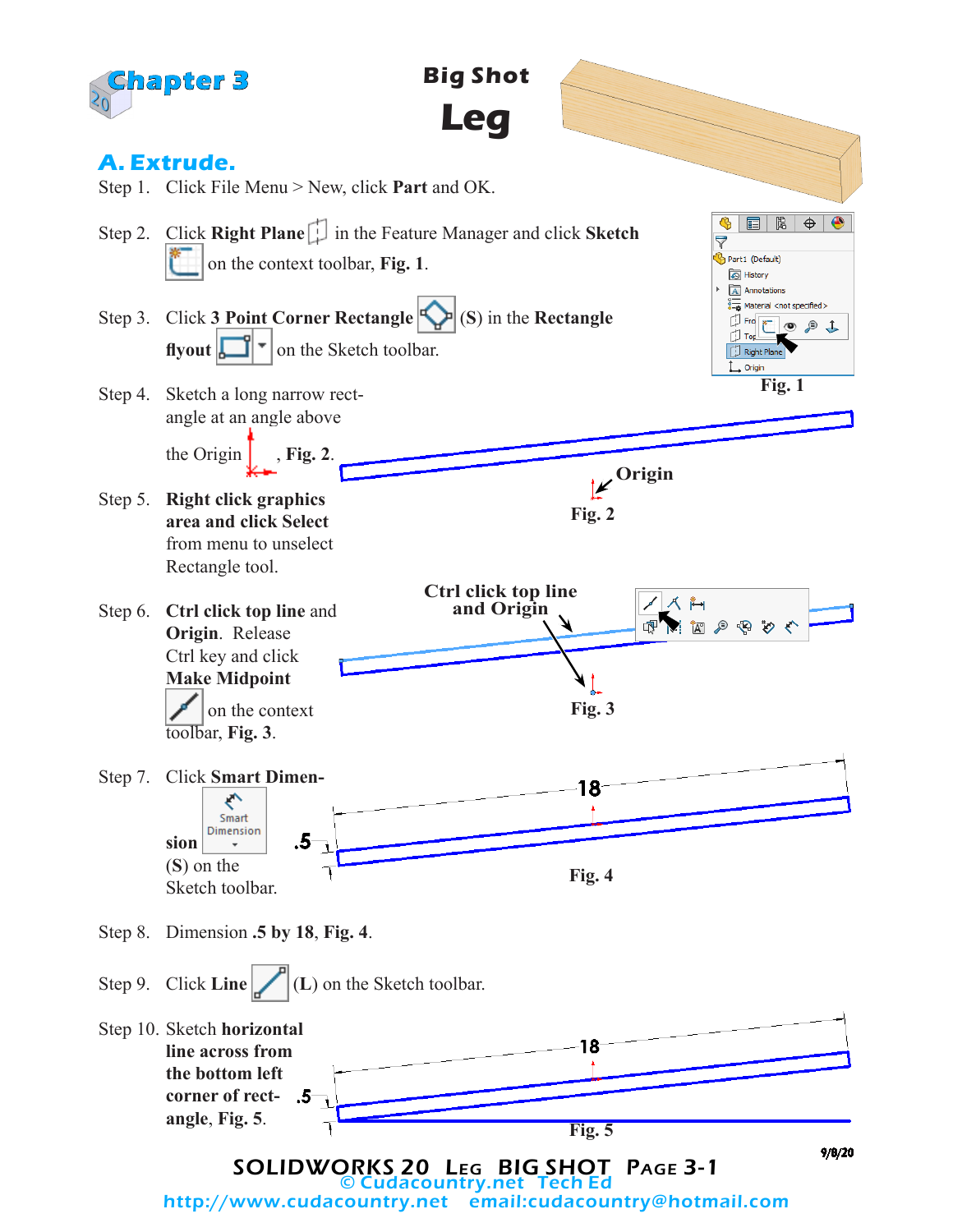

SOLIDWORKS 20 Leg BIG SHOT Page 3-2